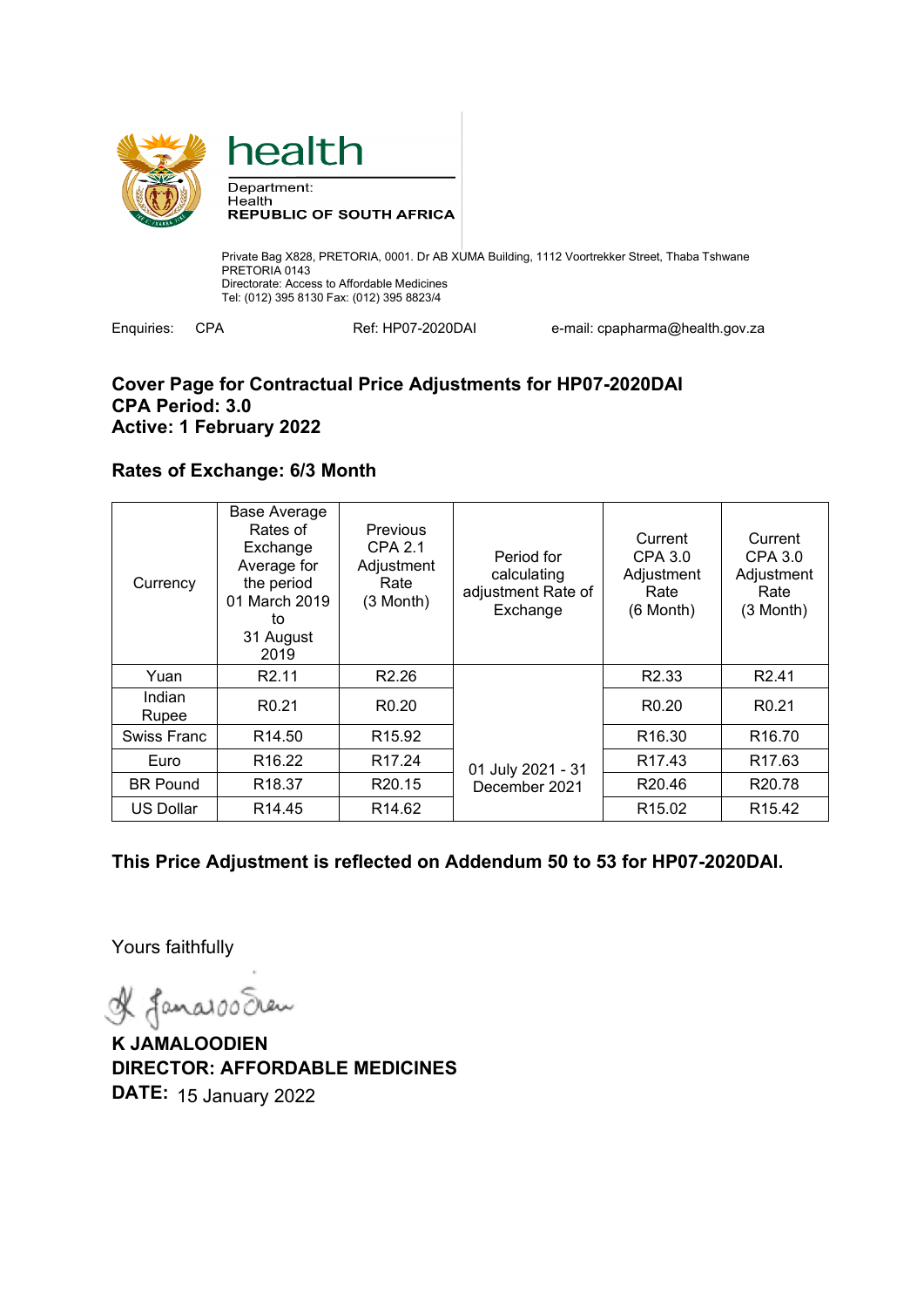

Enquiries: CPA **Ref: HP07-2020DAI** e-mail: cpapharma@health.gov.za

## **CONTRACT NUMBER HP07-2020DAI: SUPPLY AND DELIVERY OF PHARMACEUTICAL PRODUCTS: DROPS, AEROSOLS AND INHALED MEDICINES TO THE DEPARTMENT OF HEALTH FOR THE PERIOD OF 01 JULY 2020 TO 30 JUNE 2023**

# **ADDENDUM 50: ACTOR PHARMA (PTY) LTD - PRICE ADJUSTMENT**

Please amend your records for the following Actor Pharma (Pty) Ltd prices, effective 1 February 2022.

| <b>Item No</b> | <b>Description</b>                           | <b>NSN</b> | <b>Current</b><br><b>Price</b> | <b>Revised</b><br><b>Price</b> |
|----------------|----------------------------------------------|------------|--------------------------------|--------------------------------|
| 5              | Betaxolol 5mg/ml, ophthalmic<br>drops, 5ml   | 189708315  | R <sub>19.59</sub>             | R <sub>20.14</sub>             |
| 9              | Brimonidine 2mg/ml, ophthalmic<br>drops, 5ml | 180284536  | R <sub>53.84</sub>             | R <sub>55.36</sub>             |
| 22             | Ketorolac 5mg/ml, ophthalmic<br>drops, 5ml   | 180306324  | R49.42                         | R50.81                         |

In the event that an incorrect price adjustment was made during the calculation of the contract price adjustment, the Department of Health reserves the right to adjust the price in accordance with the correct calculation.

Foreign exchange adjustments may not result in a price exceeding the current Single Exit Price.

Yours faithfully

 $0<sub>M</sub>$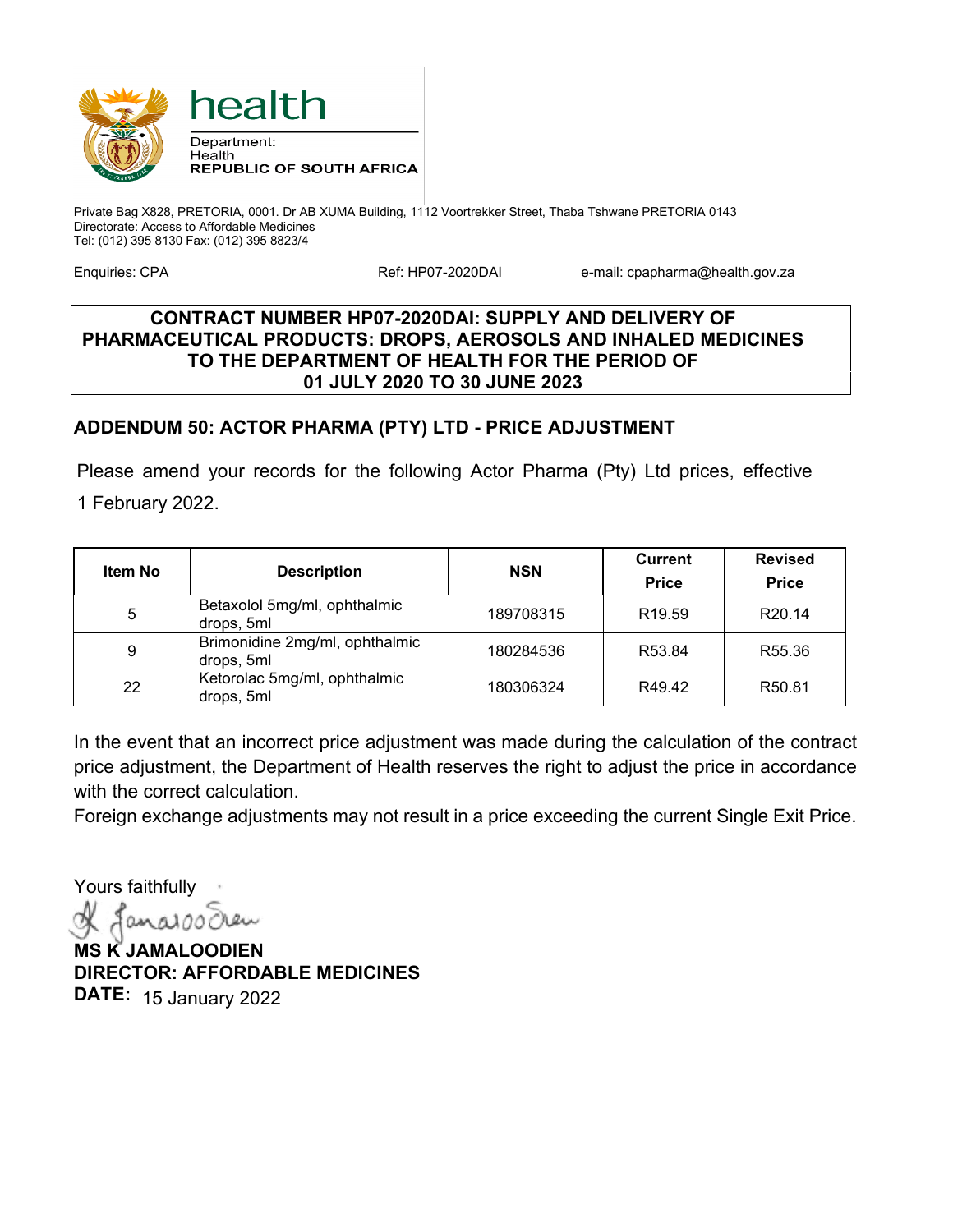

Enquiries: CPA **Ref: HP07-2020DAI** e-mail: cpapharma@health.gov.za

## **CONTRACT NUMBER HP07-2020DAI: SUPPLY AND DELIVERY OF PHARMACEUTICAL PRODUCTS: DROPS, AEROSOLS AND INHALED MEDICINES TO THE DEPARTMENT OF HEALTH FOR THE PERIOD OF 01 JULY 2020 TO 30 JUNE 2023**

# **ADDENDUM 51: BIOTECH LABORATORIES (PTY) LTD - PRICE ADJUSTMENT**

Please amend your records for the following Biotech Laboratories (Pty) Ltd prices, effective

1 February 2022.

| <b>Item</b><br>number | <b>Description</b>                                             | <b>NSN</b> | <b>Current</b><br><b>Price</b> | <b>Revised</b><br><b>Price</b> |
|-----------------------|----------------------------------------------------------------|------------|--------------------------------|--------------------------------|
| 63                    | Salbutamol inhaler, 100mcg per actuation, 200<br>metered doses | 189703618  | R <sub>17.13</sub>             | R <sub>17.59</sub>             |
| 72                    | Beclometasone inhaler, 100mcg per actuation, 200<br>doses      | 180034705  | R39.18                         | R40.19                         |
| 74                    | Beclometasone inhaler, 50mcg per actuation, 200<br>doses       | 180388822  | R <sub>26.00</sub>             | R <sub>26.70</sub>             |

In the event that an incorrect price adjustment was made during the calculation of the contract price adjustment, the Department of Health reserves the right to adjust the price in accordance with the correct calculation.

Foreign exchange adjustments may not result in a price exceeding the current Single Exit Price.

Yours faithfully

 $andOC$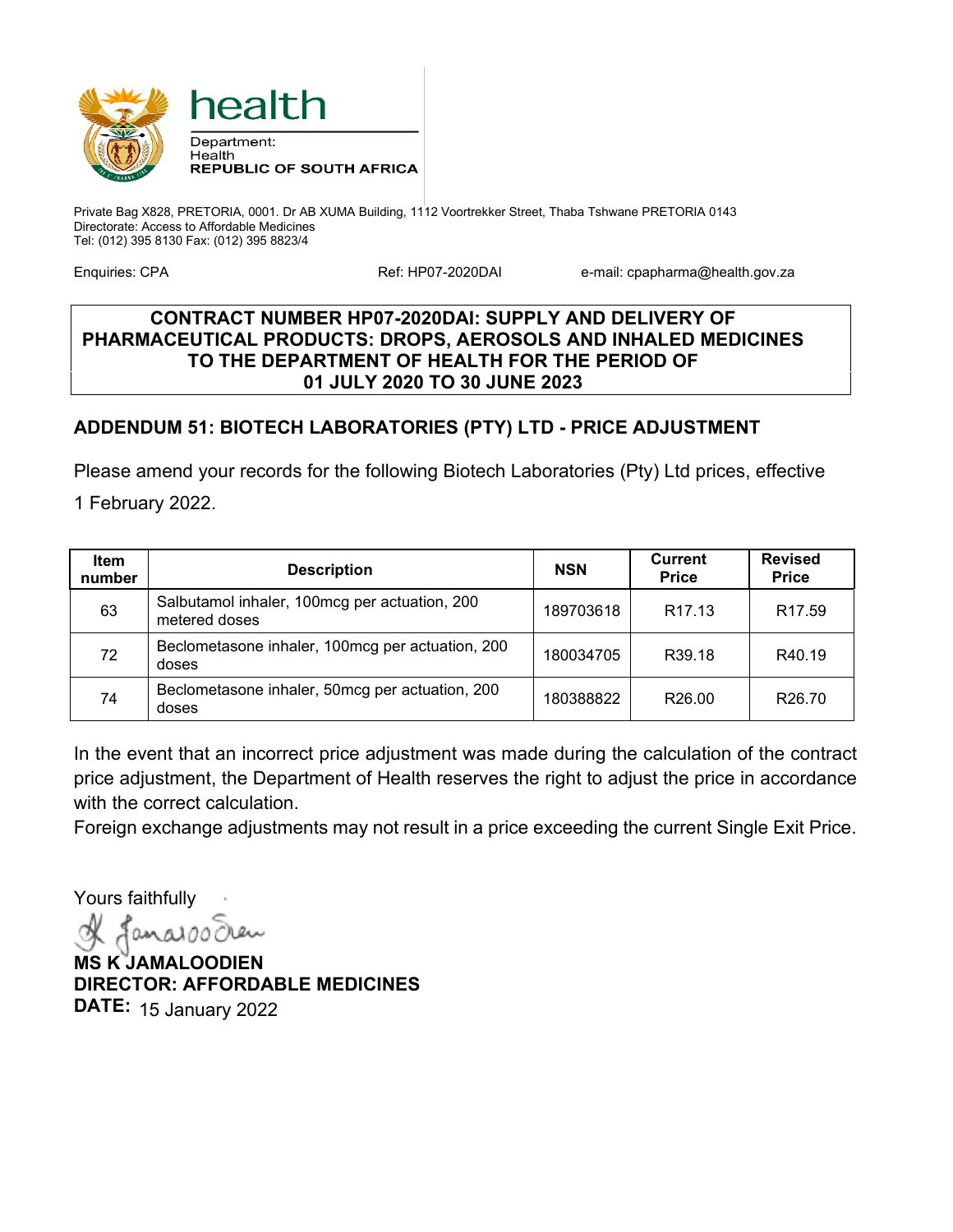

Enquiries: CPA **Ref: HP07-2020DAI** e-mail: cpapharma@health.gov.za

## **CONTRACT NUMBER HP07-2020DAI: SUPPLY AND DELIVERY OF PHARMACEUTICAL PRODUCTS: DROPS, AEROSOLS AND INHALED MEDICINES TO THE DEPARTMENT OF HEALTH FOR THE PERIOD OF 01 JULY 2020 TO 30 JUNE 2023**

# **ADDENDUM 52: CIPLA MEDPRO SA (PTY) LTD - PRICE ADJUSTMENT**

Please amend your records for the following Cipla Medpro SA (Pty) Ltd price, effective

1 February 2022.

| <b>Item</b><br>number | <b>Description</b>                                                                                                                                                                | <b>NSN</b> | Current<br><b>Price</b> | <b>Revised</b><br><b>Price</b> |
|-----------------------|-----------------------------------------------------------------------------------------------------------------------------------------------------------------------------------|------------|-------------------------|--------------------------------|
| 68                    | Inhaler device (spacer) with mask, for children, made<br>of a suitable anti-static material with spacer volume<br>between 250ml and 500ml, compatible with all<br><i>inhalers</i> | 189750639  | R <sub>104.04</sub>     | R <sub>106.89</sub>            |

In the event that an incorrect price adjustment was made during the calculation of the contract price adjustment, the Department of Health reserves the right to adjust the price in accordance with the correct calculation.

Foreign exchange adjustments may not result in a price exceeding the current Single Exit Price.

Yours faithfully

 $0.000$